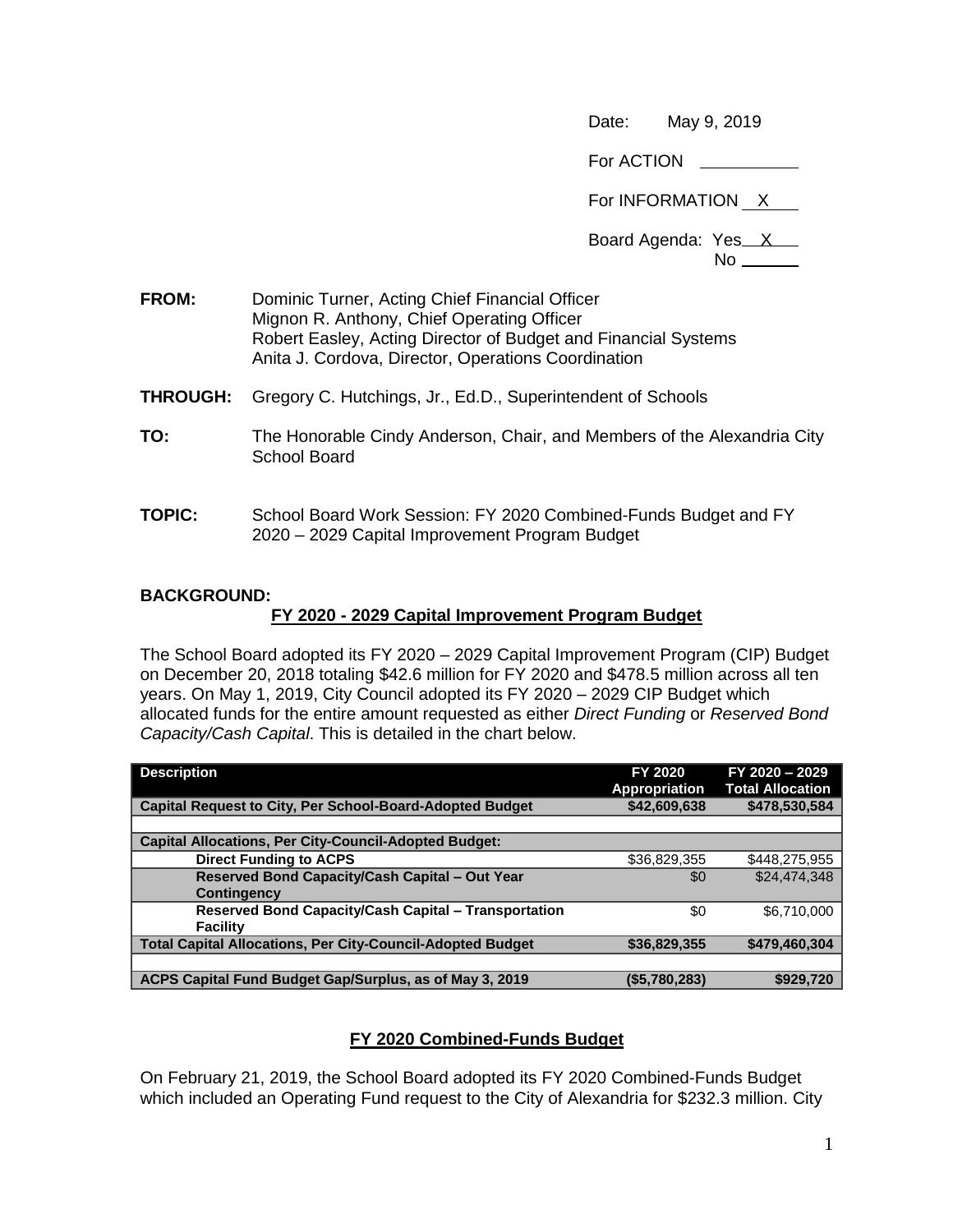Council adopted its General Fund Budget on May 1, 2019 inclusive of a transfer to the ACPS Operating Fund in the amount of \$231.67 million (Funding for textbooks was removed from the Operating Fund and placed in the CIP, and an additional \$0.08 million was added). In addition state revenue for the Operating Fund decreased \$0.18 million. Following these actions, the ACPS FY 2020 Operating Fund Budget Gap was \$0.81 million, as shown below.

| <b>Description</b>                               | Amount    |
|--------------------------------------------------|-----------|
| Less City Appropriation (to Operating Fund)      | \$631,145 |
| Less State Revenue                               | \$176.875 |
| ACPS Operating Fund Budget Gap as of May 9, 2019 | \$808,020 |

## **SUMMARY:**

## **FY 2020 - 2029 Capital Improvement Program Budget**

The CIP allocation from the City Council approved CIP includes \$36.8M for FY 2020. This indicates a \$5.8M gap in funding from the School Board proposed \$42.6M for FY 2020. The following adjustments are proposed to address the funding gap in FY 2020:

#### Technical Adjustment:

The John Adams kitchen project was inadvertently doubled prior to School Board adoption. This project will be reduced from \$651,926 to \$325,963.

#### Deletes:

The Transportation Facility modernization project funds totaling \$6.7M will be deferred from FY 2020 to FY 2022 based on approved funding. This should align with the timeline of the recommendations from the Witter-Wheeler campus study currently being conducted by the City of Alexandria's Department of General Services.

#### Adds:

City Council included an additional \$0.5M in the FY 2020 budget intended to be used for Mount Vernon Community School building upgrades. Staff recommends this funding be placed in the Mount Vernon renovation/reconfiguration budget line item, to increase this total line item to \$1M.

City Council approved a re-allocation of \$0.7M from the FY 2020 operating fund to FY 2020 CIP fund intended for ACPS textbooks. Staff recommends this funding be placed in a new budget line item under System-Wide: Curriculum and Instruction Materials and be used for the originally intended use outlined in the FY 2020 Proposed Operating budget. Staff is also including the intended textbook replacement funding, as originally outlined in the Proposed Operating Budget, in the CIP for FY 2020 – 2029. Funds for textbook replacement are outlined in Attachment 3 under a new line item, System-Wide: Curriculum & Instruction Materials.

These are the only Superintendent's adjustments being recommended at this time in order to meet the FY 2020 CIP funding gap and acknowledge the intent of City Council to move textbook replacement to the CIP budget. Adjustments recommended are shown in the attached CIP summary and details charts. These adjustments result in a total FY 2020 – 2029 CIP of \$488.2M and a gap from total City Council approved funding of \$8.7M.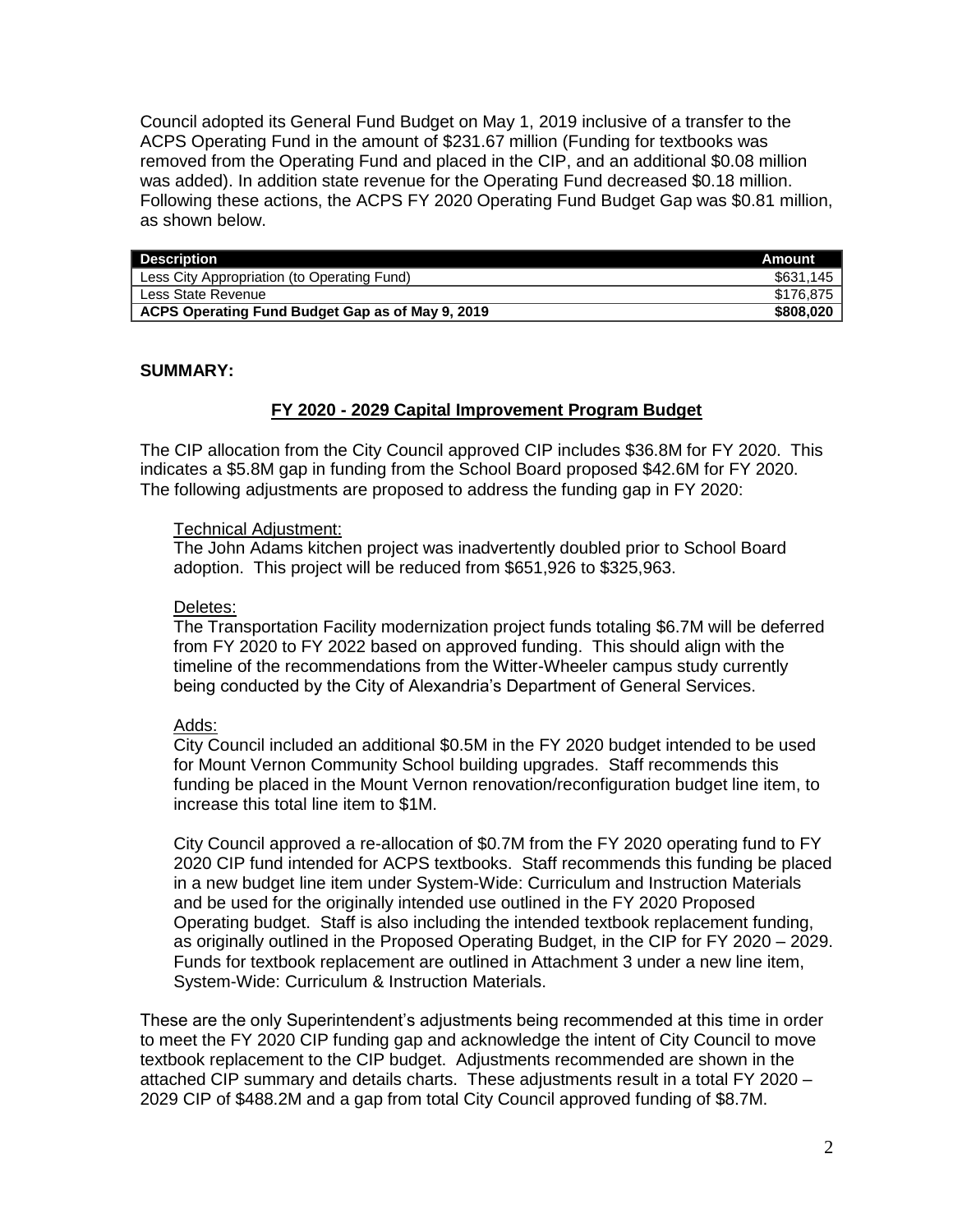Adjustments required as a result of the decision to use the existing Patrick Henry building as swing space for Douglas MacArthur Elementary School will be incorporated as part of the FY 2021 – 2030 Superintendent's Proposed CIP to be consistent with CIP development practices and to have more accurate information available. Existing funds in the FY 2019 CIP will be used to pursue this project through FY 2020. ACPS and City staff will also be working collaboratively to update construction estimates for the FY 2021 – 2030 Superintendent's Proposed CIP.

# **FY 2020 Combined-Funds Budget**

The Combined-Funds Budget is comprised of the Operating Fund, Grants & Special Projects Fund and the School Nutrition Fund. The Grants & Special Projects Funds and School Nutrition Fund both remain in balance and no changes from the School-Board Adopted Budget are recommended. As described above, the current Operating Fund Budget Gap is \$0.81 million.

Additionally, to facilitate funding 20 custodian FTEs, \$1.80 million will be needed. An additional \$0.04 million is required for professional development, which increases the budget gap to \$2.61 million. To close this budget gap \$1.62 million in custodial contracts and severance pay, and \$0.18 million for substitute funding would be eliminated. With the City funding textbooks through the CIP budget, a reduction of \$0.71 million to the Operating Budget can occur. This would narrow the budget gap to \$0.14 million. That gap is fully depleted through revenue enhancements of \$0.10 million and expenditure reductions of \$0.04 million respectively. These proposed actions are outlined in summary form below and are detailed in the attached presentation.

| <b>Description</b>                               | <b>Amount</b> | <b>Running</b><br>Total |
|--------------------------------------------------|---------------|-------------------------|
| ACPS Operating Fund Budget Gap as of May 9, 2018 | \$808,020     | \$808,020               |
| Add 20 Custodian FTEs (Salary)                   | \$799.960     | \$1,607,980             |
| Add 20 Custodian FTEs (Fringe Benefits)          | \$306,215     | \$1,914,195             |
| Supplies/Materials/Intermittent                  | \$357,757     | \$2,271,952             |
| <b>Estimated Custodian Contract</b>              | \$337,858     | \$2,609,810             |
| Delete Custodial Contract Funding                | (\$1,158,264) | \$1,451,546             |
| Delete Severance Package                         | ( \$463, 433) | \$988,113               |
| <b>Reduce Funds for Substitutes</b>              | (\$180,093)   | \$808,020               |
| <b>Additional Professional Development</b>       | \$39,600      | \$847,620               |
| Shifting Textbook Purchase to CIP Budget         | (\$708,750)   | \$138,870               |
| Medicaid Revenue Enhancement                     | (\$96,272)    | \$42,599                |
| <b>Expenditure Reductions</b>                    | (\$42,599)    | \$0                     |
| <b>Remaining Budget Gap</b>                      | \$0           |                         |

Numbers rounded to nearest whole dollar

**RECOMMENDATION:** The Superintendent recommends that the School Board considers these proposed changes as they prepare School Board Budget Questions and Add/Delete requests for both the Combined-Funds Budget and the CIP Budget.

**CONTACT PERSON:** Dominic Turner, Acting Chief Financial Officer, 703-619-8146

# **ATTACHMENTS:**

1. School Board Work Session Presentation